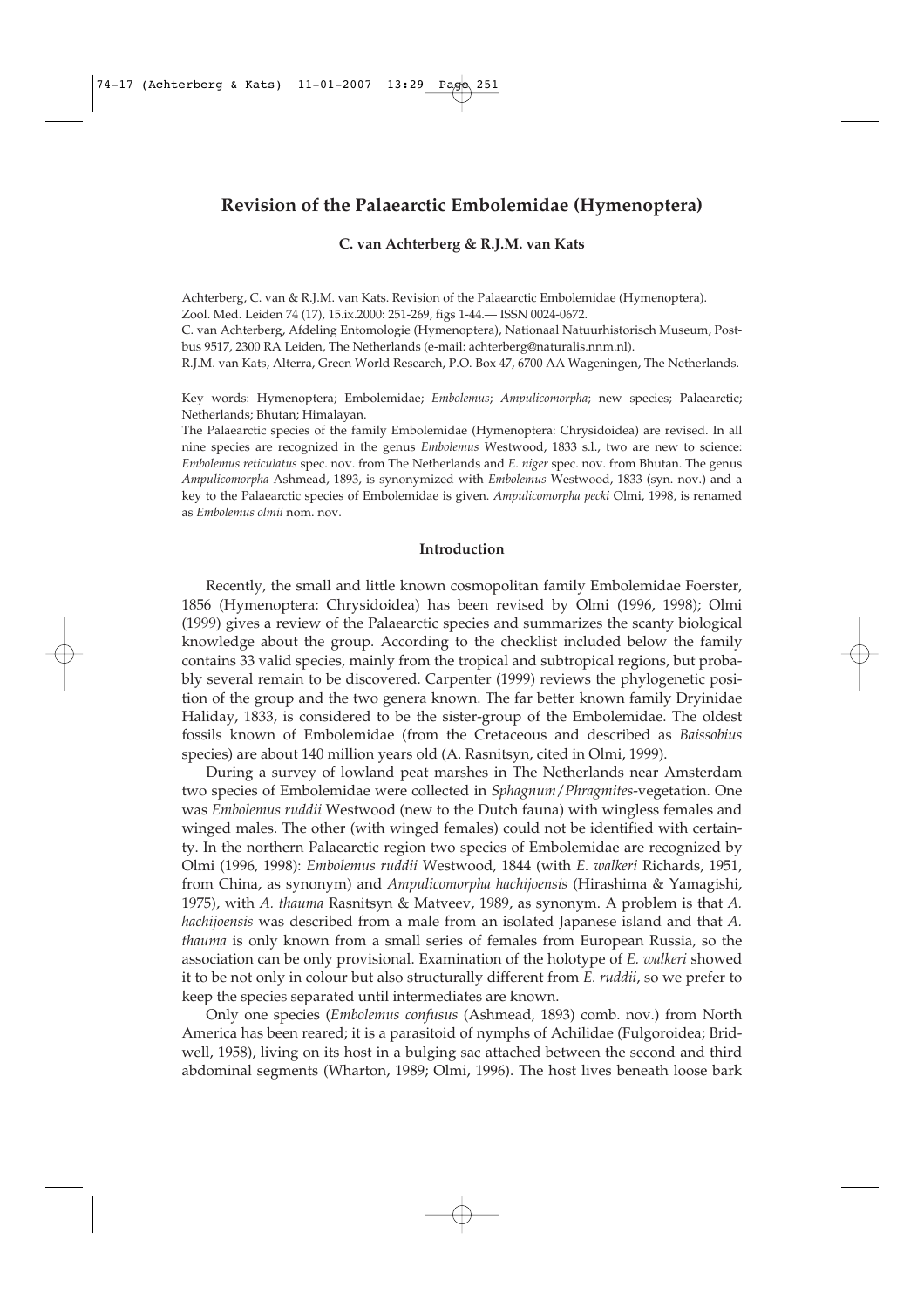of rotting logs, where it feeds on fungal hyphae. It is likely that in the Palaearctic region both *Cixidia* species (Achilidae; Olmi, 1996) and soil inhabiting nymphs of Cixiidae (Rasnitsyn & Matveev, 1989) are involved as hosts. However, wingless females are found in mole and ant nests, or under stones in pastures and grasslands situated very far from trees and exhibit ant-like mimicry. There is an increasing number of observations in relation to ants. Donisthorpe (1927) found *Embolemus ruddii* together with *Formica fusca* Linnaeus and Consani (1948) with *Lasius flavus* (Fabricius). A Japanese specimen of *Embolemus walkeri* was taken in a nest of *Myrmica* spec. according to Hirashima & Yamagishi (1975). The Embolemidae collected during the survey of the lowland peat-marshes in 1992 were always found together with *Myrmica rubra* (Linnaeus) and *M. scabrinodis* Nylander. Also in the sister-group, Dryinidae, myrmecophilous species are known (Olmi, 1999).

The family Embolemidae can be recognized at once by the cone-like protruding upper part of the face (figs 1, 13, 19; but less so in males: fig. 17) combined with the antennal sockets situated near each other in a separate area (figs 2, 9). Winged specimens have the hind wing without closed cells and the fore wing with open marginal and first subdiscal cells (figs 1, 7). For the terminology used in this paper, see van Achterberg (1988). The new taxa decribed in this paper and changes in the generic division of the family should be credited to the first author.

## **Is** *Ampulicomorpha* **a valid genus?**

Olmi (1995) gave a key to the two recognized genera in the family Embolemidae: *Embolemus* Westwood, 1833, and *Ampulicomorpha* Ashmead, 1893. According to this key, males can only be separated on the basis of an open (*Embolemus*) or closed (*Ampulicomorpha*) first subdiscal cell of fore wing, not fully enclosed by pigmented veins. What is meant is the presence or absence of a spurious longitudinal vein ("s" in fig. 4); the vein is distinct and pigmented ("nebulous"; but still the cell is not completely closed!) or obsolescent, not pigmented ("spectral"). However, as might be expected because it is only based on the pigmentation of an extra vein, this character is not suitable for separation a genus as intermediates are common. This is obvious also from Olmi's descriptions, e.g. males of *Embolemus pecki* Olmi, 1998, should not have a "closed" cell because the species is included in *Embolemus*, but according to the original description they have it. Males of the type species of *Embolemus*, *E. ruddii* Westwood, may have the first subdiscal cell almost closed, presenting intermediate stages even in a single species.

According to Olmi (1996) females of *Embolemus* should be micropterous or brachypterous with small eyes, and females of *Ampulicomorpha* should be macropterous with large eyes. However, as demonstrated by e.g. *Ampulicomorpha australis* Olmi, 1996 (with an intermediate size of eye; fig. 12 in Olmi, 1996), *A. thauma* Rasnitsyn & Matveev, and *Embolemus reticulatus* spec. nov., the size of the eyes is not much different in wingless and winged females (figs 3, 18). This leaves only one character: having reduced wings or not, and only in one sex, which is unlikely to be a good character for the separation of a genus, because it is likely to occur in several species groups with similar biology and, in general, characters applicable to only one of the two sexes should in any case be avoided for the separation of genera. Comparison of the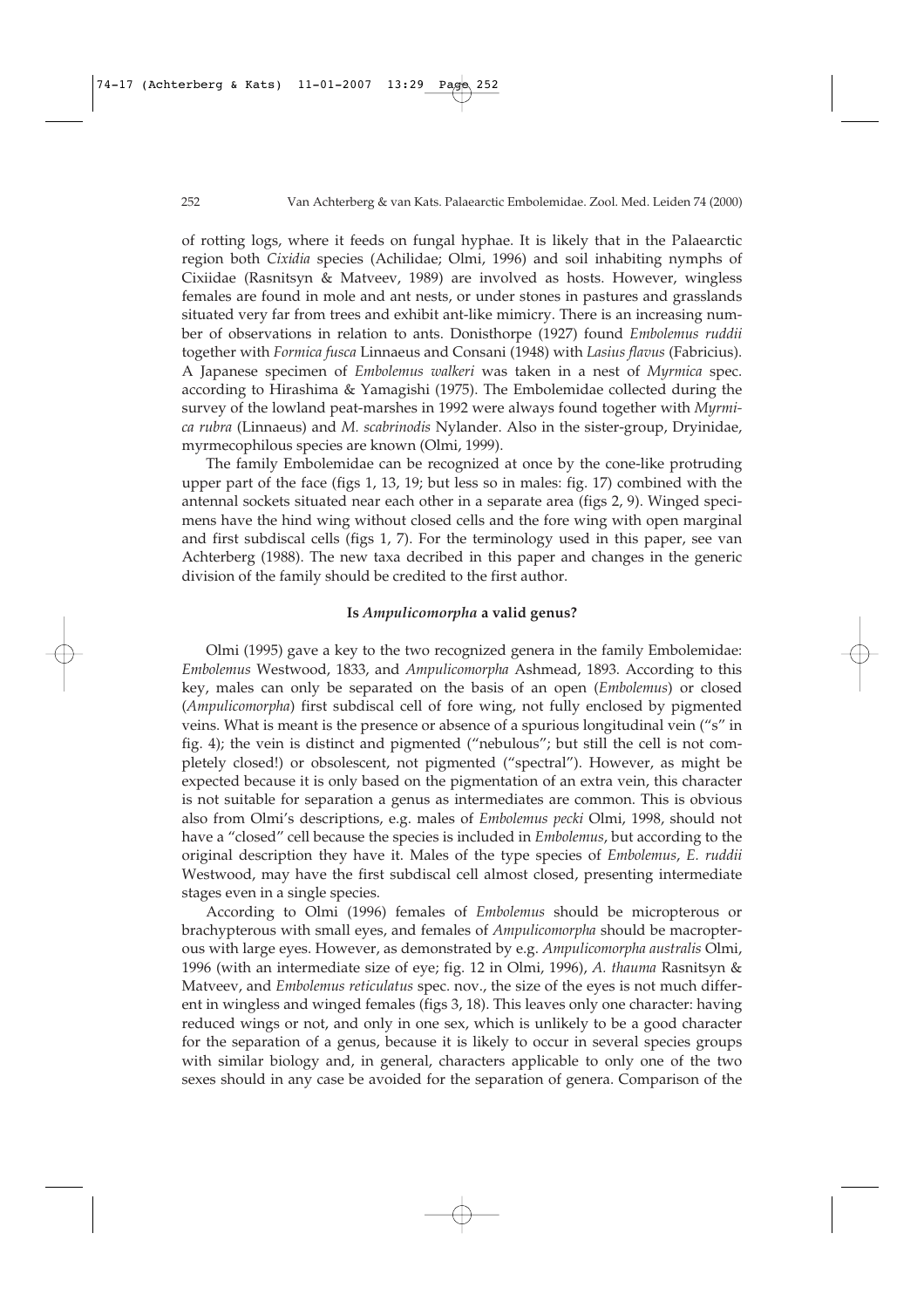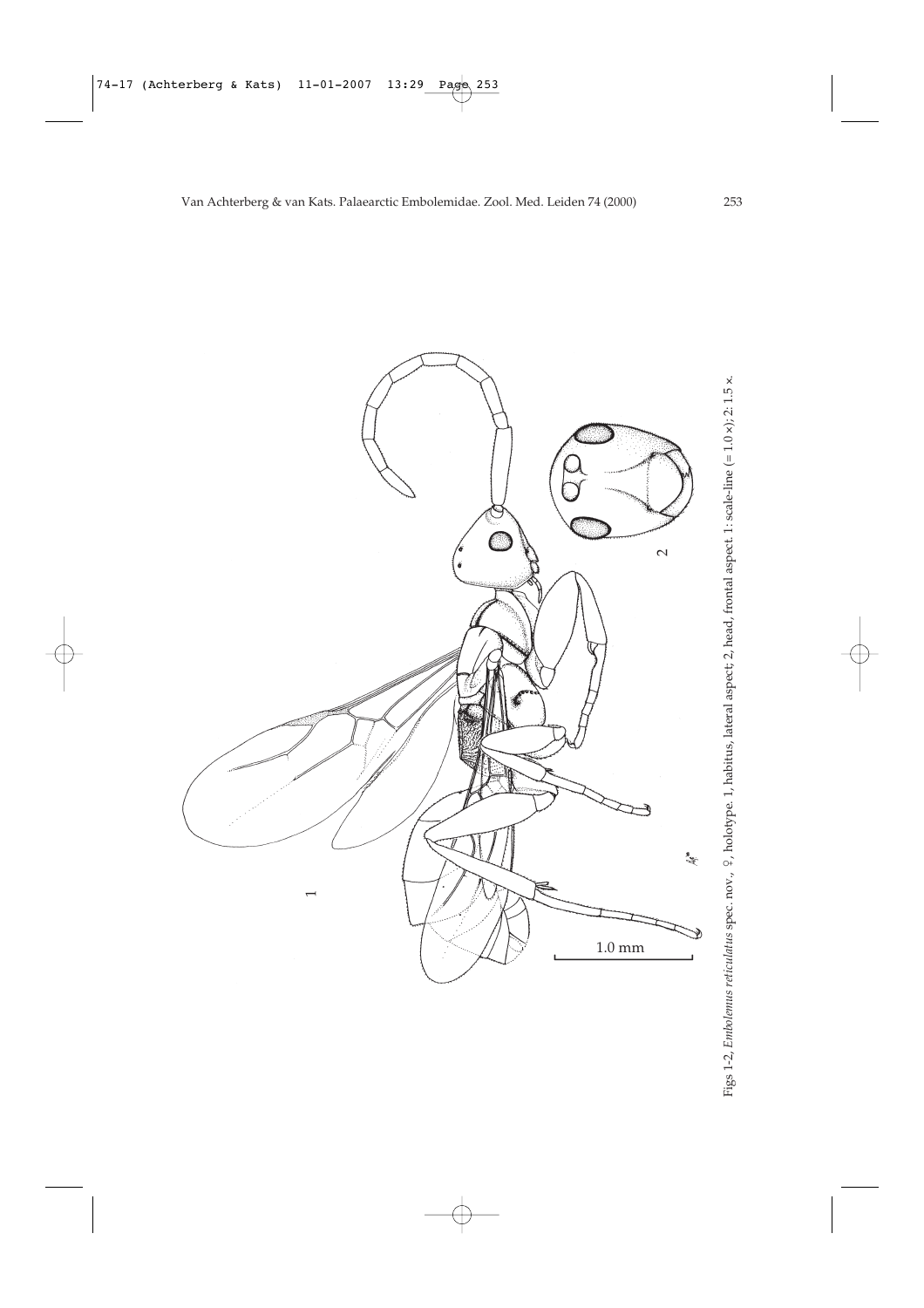type species of both *Embolemus* and *Ampulicomorpha* shows one difference in the direction of the facial sutures in both sexes. In addition, in the male of *Ampulicomorpha* the median groove of the pronotum is deep anteriorly and the position of the pronotum is comparatively high. The latter two are characters which gradually change among other species and is not considered further here. The facial sutures are subparallel and complete (or nearly so) in the New World species *Ampulicomorpha confusa* Ashmead (fig. 33), *A. schajovskoyi* de Santis & Vidal Sarmiento, *A. suavis* Olmi, 1998, and *A. wilkersoni* Olmi, 1998, and the subgenus *Ampulicomorpha* may be used for this species group. The other species of *Ampulicomorpha* and *Embolemus* the grooves distinctly converging dorsad (figs 2, 9, 31) or largely absent.

Carpenter (1999) also argued *Embolemus* and *Ampulicomorpha* are valid genera. The apomorphic character-states given are the brachyptery or microptery of the females and the open first subdiscal cell of the fore wing of males for *Embolemus*, and for *Ampulicomorpha*, the elongate pronotum with a pronounced longitudinal median groove should be typical, combined with the transverse hind margin of the pronotum. The hind margin should be strongly concave in *Embolemus* (Carpenter, 1999). The latter statement is obviously wrong, because the concavity of the posterior margin of the pronotum is in *E. ruddii* (fig. 18) similar to that (fig. 15) of an *Ampulicomorpha* female sensu Olmi (1996, 1998). The median groove of the pronotum is shallowly developed in typical *Embolemus*, e.g. in *E. walkeri* Richards, which Olmi (1995, 1998) considered to be a synonym of the type species, *E. ruddii*. According to Olmi (1998) the groove is reduced in two Indo-Australian species belonging to *Ampulicomorpha*. In males of both "genera" the pronotum is very similar, at most the pronotum is slightly larger in *Ampulicomorpha* (fig. 16 versus fig. 25).

The extra spurious vein of the first subdiscal cell is an apomorphous state itself for the Embolemidae, it can be more or less reduced and as argued above, it is too variable (even within a species, and large specimens have more pigmented veins than small specimens) to be used as character-state for the separation of genera. The presence or absence of brachypterous or micropterous females is not considered to be a valid reason to separate a genus. Brachyptery occurs in many other genera (with accompanying change of the mesosomal structure) where it is not considered to be of any value to split up the genus (e.g. in the families Braconidae and Ichneumonidae). As this character-state, which is derived, seems likely to have arisen in several groups within the Embolemidae, recognition of higher taxa on this basis would risk leaving the remainder of the group paraphyletic. Certainty about this can only be gained after a thorough analysis of both sexes of the species involved, preferably including DNAanalysis. In conclusion, both genera are synonymised because of the lack of supporting derived character-states; at most *Ampulicomorpha* might be retained as a subgenus for a New World species-group of *Embolemus* possessing subparallel facial sutures.

#### **Key to Palaearctic species of** *Embolemus* **Westwood**

- 1. Pronotum at same level as mesoscutum dorsally (figs 1, 6, 12); only females (unknown for the SW Palaearctic *E. huberi* Olmi, 1998 and *E. harteni* Olmi, 1998, and SE Palaearctic *E. pecki* Olmi, 1998) ......................................................................... 2
- Pronotum at much lower level than mesoscutum dorsally (figs 16, 25); only males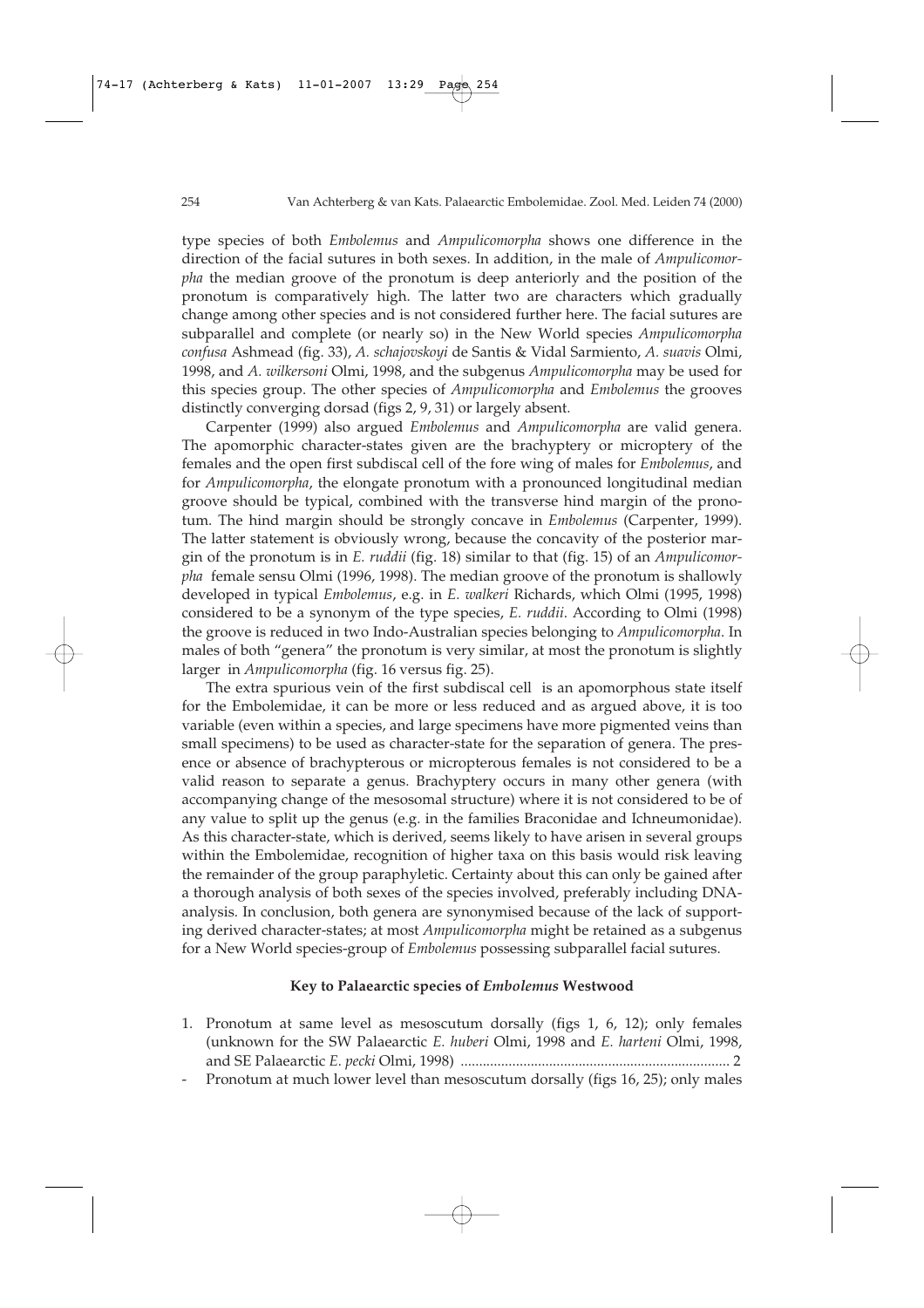(unknown for the SE Palaearctic *E. niger* spec. nov., and W Palaearctic *E. reticulatus* spec. nov.) .................................................................................................................... 7

- 2. Ocelli absent (fig. 18) or present only as indistinct point-like elevations; mesoscutum distinctly shorter than pronotum in dorsal view (fig. 18); micropterous, wings about as long as tegula (fig. 18) ...................................................................................... 3
- Ocelli normal (figs 15, 22); mesocutum somewhat longer than pronotum in dorsal view (figs 1, 3, 15, 22); macropterous, wings reaching apex of metasoma (fig. 1) .. 4 Note.— If the eyes in lateral view are about as long as temple (cf. fig. 34; fig. 3 in Rasnitsyn & Matveev, 1989) (temple 1.5-2.0 times length of eye in extant Palaearctic species), cf. the fossil *E. succinalis* (Brues, 1933) comb. nov. from Baltic Amber.
- 3. Hind femur distinctly convex dorso-basally (fig. 27); pronotum with fine carina laterally, in front of tegulum; head more robust in lateral view (fig. 26); eye larger and closer to antennal socket; head and metasoma dark brown; head finely granulate dorsally; pronotum with weak median groove; pedicellus in dorsal view 1.5- 1.6 times longer than wide; E Palaearctic .......................... *E. walkeri* Richards, 1951
- Hind femur weakly convex dorso-basally (fig. 19); pronotum without carina laterally, in front of tegulum; head less robust in lateral view (fig. 21); eye smaller and furthere removed from antennal socket; head and metasoma yellowish, rarely darkened; head largely smooth dorsally; pronotum without median groove (fig. 18), or obsolescent; pedicellus in dorsal view 1.8-2.0 times longer than wide; Palaearctic .............................................................................. *E. ruddii* Westwood, 1833
- 4. Head elongate (figs 9, 31); length of malar space 1.3-1.6 times maximum diameter of eye in lateral view (fig. 13); distance between posterior rim of head and posterior ocellus 2.5-3.5 times POL (fig. 15); scapus 1.9-2.1 times as long as third antennal segment (figs 13, 34); SE Palaearctic (Himalayas) ....................................................... 5
- Head normal (fig. 2); length of malar space 1.1-1.2 times maximum diameter of eye in lateral view (fig. 6); scutellar sulcus smooth or nearly so (fig. 3); distance between posterior rim of head and posterior ocellus about equal to POL; scapus 2.1-2.2 times as long as third antennal segment (fig. 3); N & C Palaearctic ............ 6
- 5. Medio-basal areola of propodeum reversed trapezoid (fig. 32); pair of carinae of propodeum distinct and distinctly converging anteriad (fig. 32); scutellar sulcus smooth or nearly so; body brownish-yellow, but head and mesosoma (except pronotum) dark brown ........................................................ *E. nepalensis* (Olmi, 1998)
- Medio-basal areola of propodeum distinctly transverse (fig. 15); pair of carinae of propodeum weak and weakly converging anteriad (fig. 15); scutellar sulcus distinctly crenulate (fig. 15); body completely black(ish) .................. *E. niger* spec. nov.
- 6. Medio-basal area of propodeum small, narrow, transverse (fig. 3), propodeum without distinct elliptical area medially; curved groove of mesopleuron distinctly crenulate (fig. 6); vein 1-M of fore wing straight (fig. 4); body largely yellowish- or reddish-brown; W Palaearctic ................................................ *E. reticulatus* spec. nov. Note.— If the propodeum is largely smooth or superficially sculptured, it may concern the unknown females of SW Palaearctic *E. harteni* Olmi, 1998, and *E. huberi* Olmi, 1998.
- Medio-basal area of propodeum larger (fig. 29), propodeum with distinct elliptical area medially; curved groove of mesopleuron smooth or nearly so; vein 1-M of fore wing weakly curved (fig. 30); body largely blackish or dark brown; C & E Palaearctic (including Japan and montane Taiwan) ...................................................... ............................................................... *E. hachijoensis* Hirashima & Yamagishi, 1975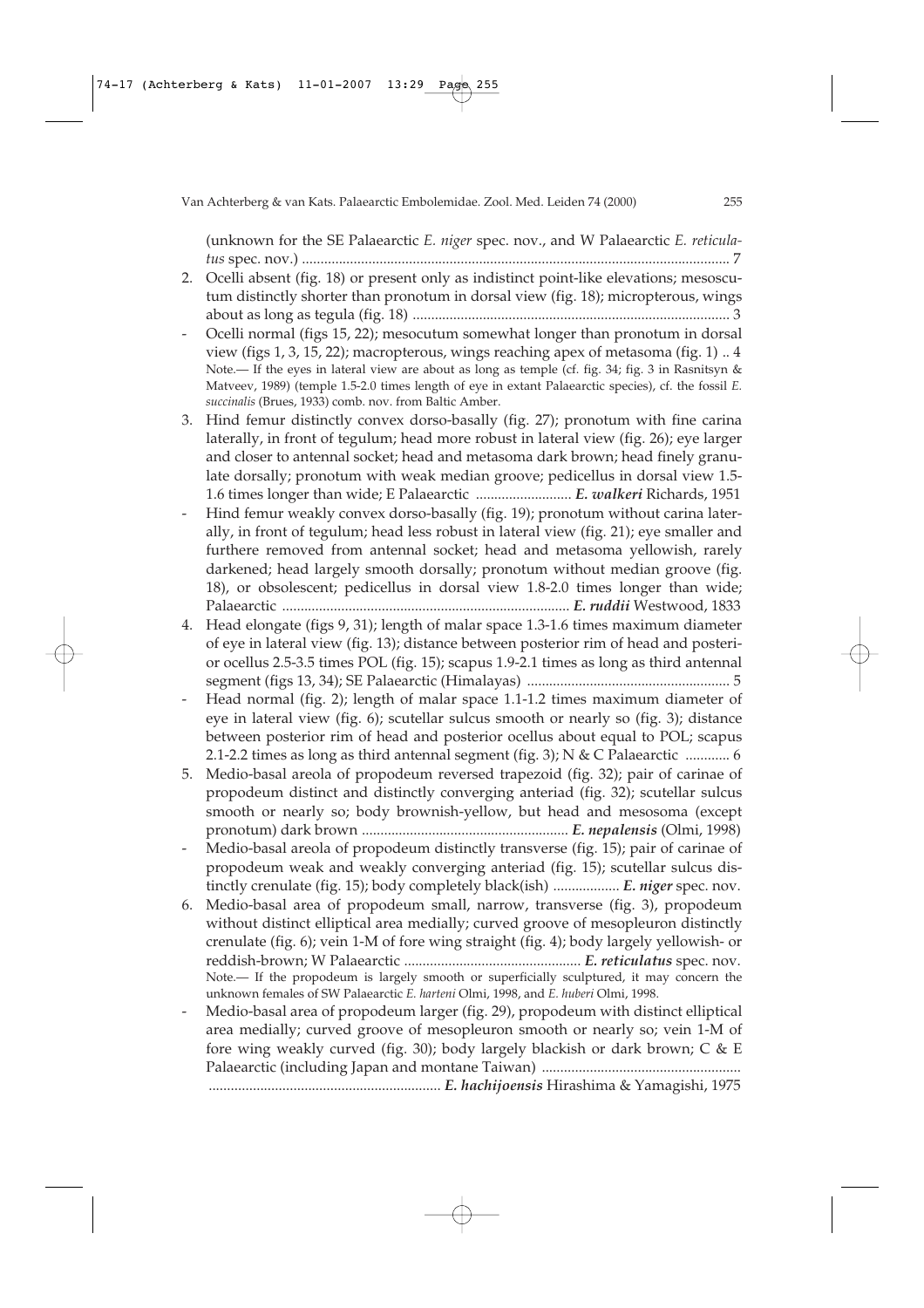Note.— No females are known from the type locality (Japan, Hachijo Island). The association of the sexes is tentative and based on the female of the supposed junior synonym, *E. thaumus* (Rasnitsyn & Matveev, 1989) comb. nov. from European Russia (Rostov province).

- 7. Propodeum largely smooth and shiny, at most with a small rugose area anteriorly; SW Palaearctic ............................................................................................................. 8
- Propodeum largely reticulate or rugose (fig. 25) and dull ......................................... 9 Note.— If spurious longitudinal vein of first subdiscal cell of fore wing present and first discal cell parallel-sided (cf. fig. 4) and hind femur somewhat widened subbasally, it may concern the unknown male of the W Palaearctic *E. reticulatus* spec. nov.
- 8. Dorsal membranous process of paramere with papillae distally (fig. 35); first discal cell of fore wing largely absent; (Yemen) ............................ *E. harteni* Olmi, 1998
- Dorsal membranous process of paramere without papillae distally (fig. 36); first discal cell of fore wing indicated; (Iran) ...................................... *E. huberi* Olmi, 1998
- 9. Dorsal membranous process of paramere with papillae and comparatively robust (figs 37, 41); pronotum somewhat more developed, dorsal rim above lower level of tegula (cf. fig. 17); third antennal segment 1.1-3.2 times as long as scapus; SE  $\&$ C Palaearctic .................................................................................................................... 10 Note.— If metasoma black (brown or yellowish in other E. Palaearctic species) and head somewhat longer, it may concern the unknown male of *E. niger* spec. nov.
- Dorsal membranous process of paramere without papillae and comparatively slender (fig. 42); pronotum somewhat less developed, dorsal rim below lower level of tegula (fig. 25); third antennal segment (1.6-)1.8-2.6 times as long as scapus (fig. 22); N Palaearctic ............................................................................................ 12
- 10. Dorsal membranous process of paramere with a few papillae submedially (fig. 41); third antennal segment 1.1-1.2 times as long as scapus ......................................... ............................................................... *E. hachijoensis* Hirashima & Yamagishi, 1975
- Dorsal membranous process of paramere with numerous papillae (sub)apically (figs 38-40); third antennal segment 1.5-3.2 times as long as scapus ...................... 11
- 11. Third antennal segment about 1.5 times as long as scapus; propodeum with a pair of distinct longitudinal carinae and a distinct transverse carina submedially .......... .................................................................................................. *E. nepalensis* (Olmi, 1998)
- Third antennal segment about 3.2 times as long as scapus; propodeum without distinct longitudinal carinae and transverse carina submedially ................................ .............................................................................................................. *E. pecki* Olmi, 1998

12. Third antennal segment 2.5-2.6 times as long as scapus; distance between posterior rim of head and posterior ocellus 5-6 times POL; hind tarsus about 0.9 times as

long as hind tibia; first discal cell of fore wing parallel-sided (cf. fig. 4) ..................... ................................................................................................... *E. walkeri* Richards, 1951

Third antennal segment 1.6-2.0(-2.2) times as long as scapus (fig. 22); distance between posterior rim of head and posterior ocellus 1.5-3 times POL (fig. 22); hind tarsus 0.7-0.8 times as long as hind tibia; first discal cell of fore wing slightly narrowed distad (fig. 23) ........................................................... *E. ruddii* Westwood, 1833

> *Embolemus reticulatus* van Achterberg, spec. nov. (figs 1-6)

Material.— Holotype, ♀ (RMNH), "**Netherlands**: Z-H., Nieuwkoopse Plassen, peat-heathland,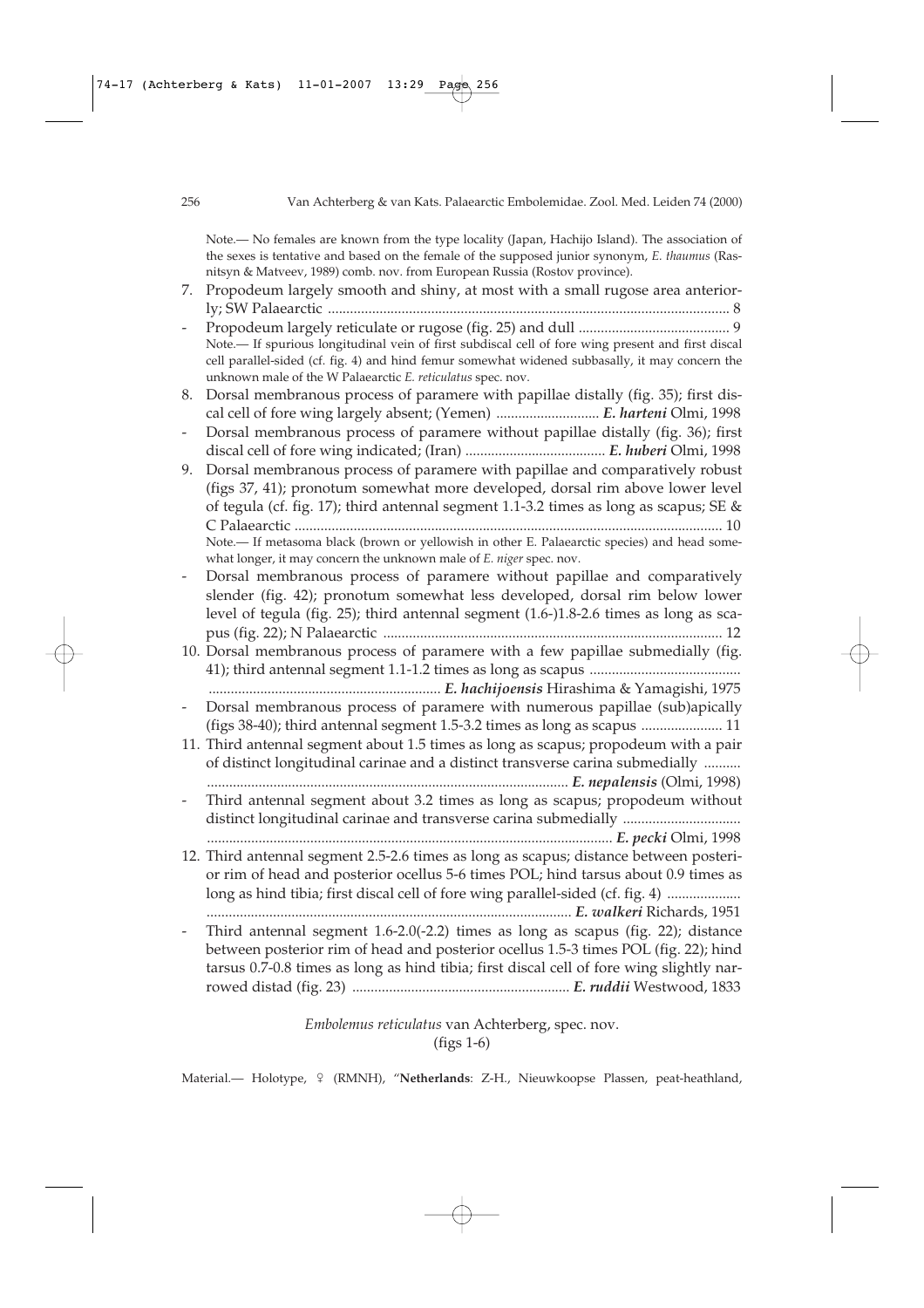2.vi.1992, pitfall 18, R.J.M. van Kats, RMNH'95". Paratype (2 ♀♀; Alterra): same locality, veenheide Z, 30.vi.1992 (missing right fore wing, fifth and sixth tergites) and veenheide N, 2.vi.1992.

Holotype, ♀, length of body 3.4 mm, of fore wing 2.4 mm.

Head.— Moderately elongate in frontal view (fig. 2), very finely and densely granulate and velvet-like short setose; antenna 0.9 times as long as body and 1.3 times fore wing (fig. 1); scapus 2.2 times as long as third segment; pedicellus 1.4 times as long as wide (figs 1, 3); area between antennal sockets subtriangular, anteriorly rather acute and medially distinctly depressed (fig. 3); temple in dorsal view 1.9 times as long as eye (fig. 3); maxillary and labial palpi with 4 and 2 segments, respectively; diameter of posterior ocellus:POL:distance between posterior ocellus and posterior rim of head = 2:4:4; face moderately elongate (fig. 2), with distinct submedial grooves, converging and remaining distinctly removed from antennal sockets (fig. 2); clypeus rather shiny and rather smooth; mandible robust, with 3 teeth, and the lower tooth longest; malar space 1.2 times maxium diameter of eye (fig. 6) and 3.2 times basal width of mandible.

Mesosoma.— Length of mesosoma 2.2 times its height; posterior part of pronotum nearly at the same level as mesoscutum (fig. 6); pronotum somewhat shorter than mesoscutum (fig. 3), with a deep median groove dorsally, and laterally with a deep oblique crenulate groove subposteriorly (fig. 6); groove between pronotum and mesoscutum deep, medium-sized (fig. 6); pronotum and mesoscutum very finely granulate, and velvet-like short setose; scutellar sulcus groove-like, smooth; propodeum with distinct elliptical medio-basal areola (fig. 3), no distinct longitudinal carinae but with irregular longitudinal rugae mixed with more superficial reticulaterugosity (fig. 3); mesopleuron largely smooth, shiny, with a deep submedial pit connected to a curved punctate groove (fig. 6); metasternum with a pair of teeth; postpectal carina distinct medially, but absent in front of middle coxae.

Wings.— Fore wing: m-cu, 2-CU1 and 3-CU1 indistinct, hardly or not pigmented; 3-CU1 strongly oblique; spurious vein present, but indistinctly pigmented (bleached; fig. 4); 1-M and cu-a straight; 2-M+CU1 0.6 times as long as m-cu (figs 1, 4); first discal cell parallel-sided (fig. 4).

Legs.— Fore femur strongly swollen and compressed (fig. 1); hind femur distinctly swollen subbasally and compressed (fig. 1); length of femur, tibia and basitarsus of hind leg 3.1, 6.6, and 7.0 times their width, respectively; hind tarsus 1.4 times as long as hind tibia; hind tibial spurs widened (fig. 5), inner spur straight, 0.35 times as long as hind basitarsus and outer spur robust and 0.2 times hind basitarsus.

Metasoma.— Length of first tergite equal to its apical width, with some rugulosity basally; second and third tergites densely setose.

Colour.— Yellowish-brown; palpi and tegulae ivory; scapus, pedicellus, clypeus, mandible, legs, tergites posteriorly and pronotum ventrally pale yellowish; first tergite basally and propodeum infuscate; pterostigma and veins yellowish; wing membrane subhyaline.

Variation.— Length of fore wing 2.4-2.5 mm, of body 3.3-3.6 mm, of antenna 2.9- 3.1 mm; scapus of all specimens 2.2 times length of third antennal segment; vein r-m of fore wing completely absent in paratypes.

Note.— Females of the only other European species of Embolemidae, *Embolemus*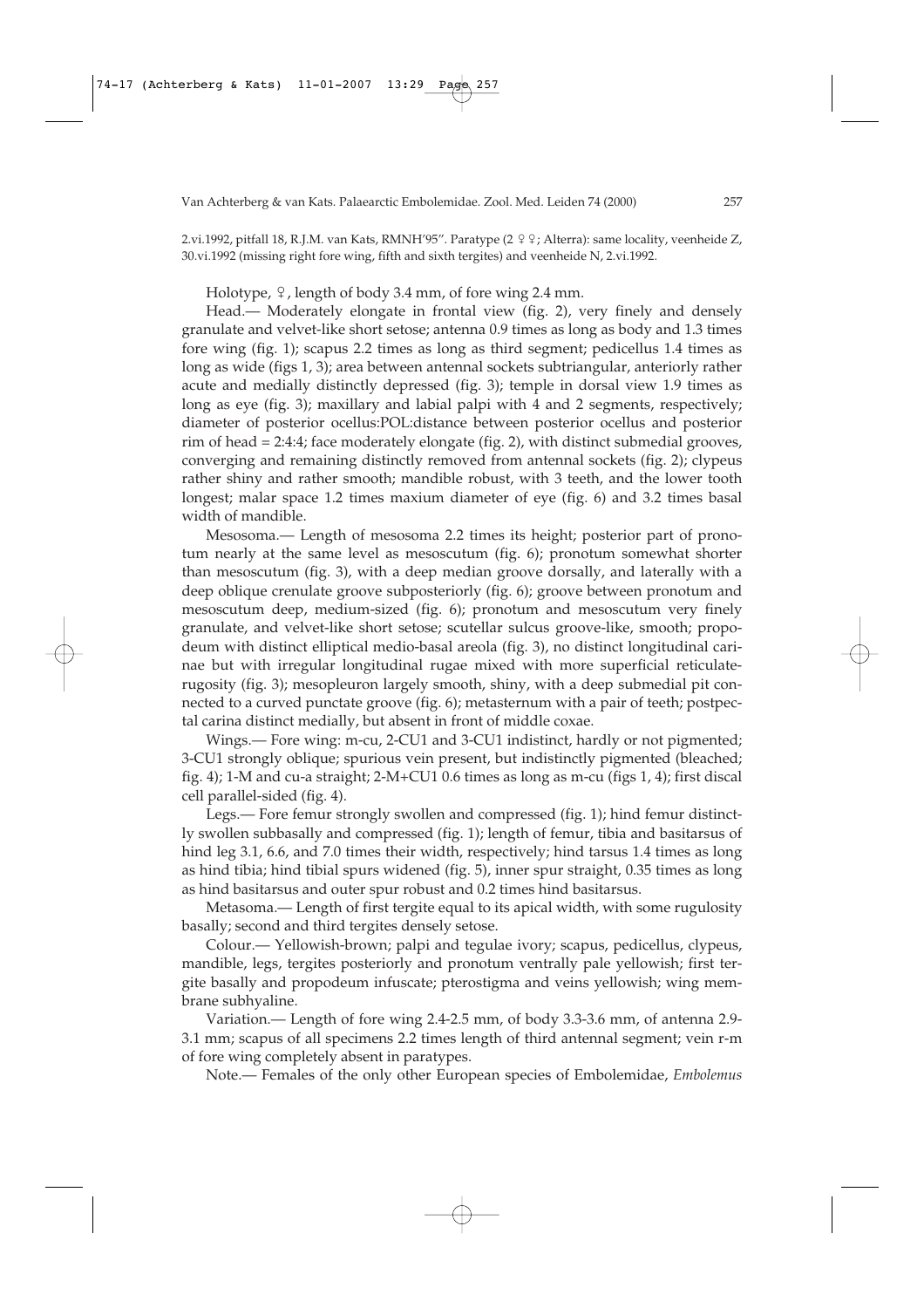

Figs 3-6*, Embolemus reticulatus* spec. nov., ♀, holotype. 3, head and mesosoma, dorsal aspect; 4, detail of first discal and first subdiscal cells of fore wing; 5, hind tibial spurs; 6, head and mesosoma, lateral aspect. 3, 6: scale-line (= 1.0 ×); 4: 2.6 ×; 5: 3.0 ×.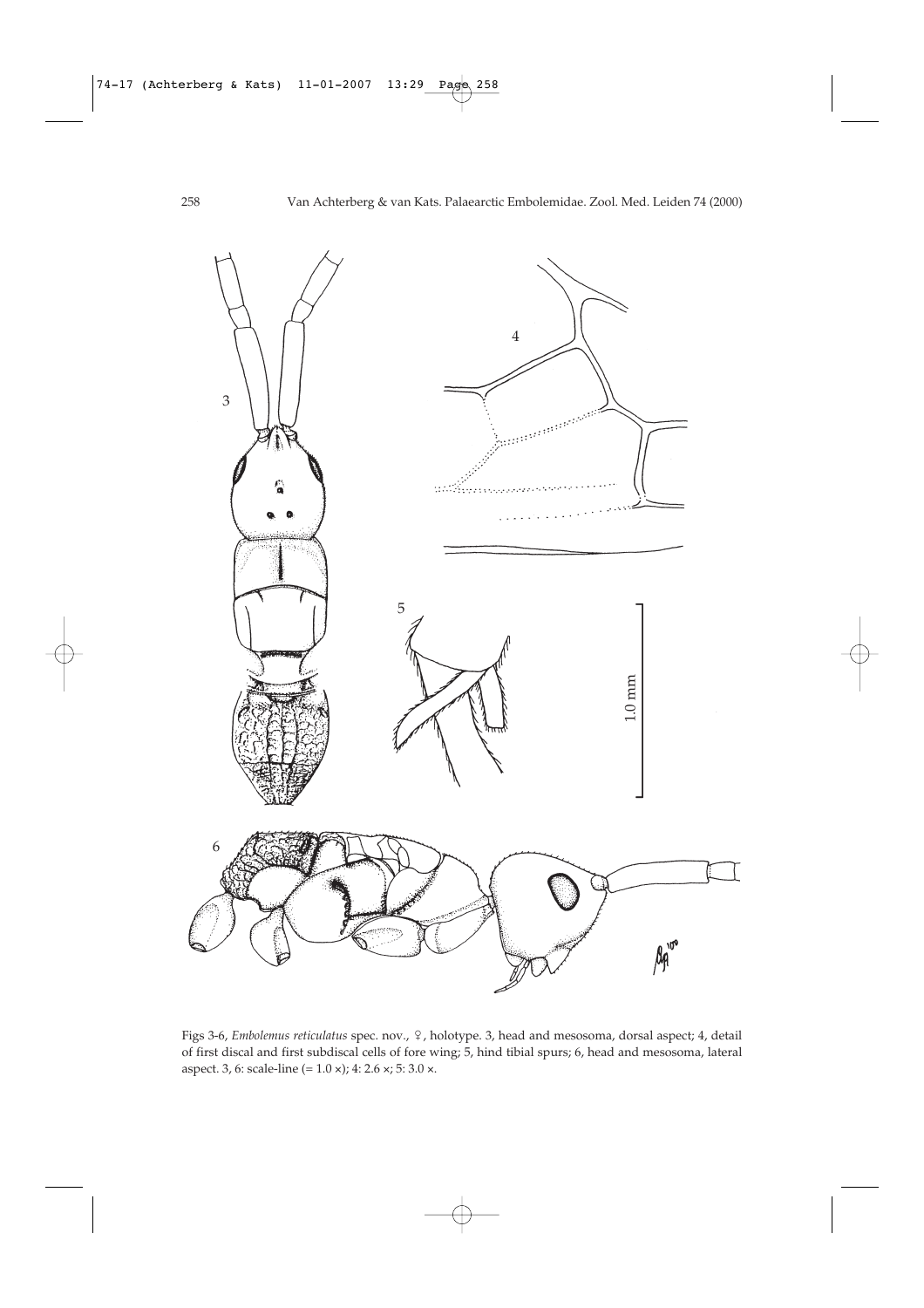*ruddii* Westwood, differ by having no distinct wings, no distinct median groove of the posterior part of the pronotum (fig. 18), the hind femur subparallel-sided subbasally (fig. 19), the hind tibial spurs less widened, the area between the antennal sockets truncate anteriorly (fig. 18) and no ocelli (fig. 18). Males of *E. ruddii* have the pronotum much smaller, and stituated much lower than the mesoscutum (fig. 24), the hind tibial spurs slender (fig. 23) and the first discal cell of the fore wing somewhat narrowed apically (fig. 22), vein 2-M+CU1 short, vein cu-a more or less inclivous (fig. 22), and the scapus shorter than the third antennal segment (fig. 21).

> *Embolemus niger* van Achterberg, spec. nov. (figs 7-15)

Material.— Holotype, ♀ (RMNH), "**Bhutan**, Thimphu, Lungtenphu, alt. 2300 m","13.xi.1998, H.R. Feyen".

Holotype, ♀, length of body 5.5 mm, of fore wing 3.2 mm.

Head.— Head very elongate in frontal view (fig. 9), very finely and densely granulate, rather shiny and velvet-like short setose; antenna 0.9 times as long as body and 1.5 times fore wing (fig. 13); scapus 2.1 times as long as third segment; pedicellus 1.6 times as long as wide (fig. 13); area between antennal sockets subtriangular, anteriorly rather obtuse and medially distinctly depressed (fig. 15); temple in dorsal view 1.8 times as long as eye (fig. 15); maxillary and labial palpi with 4 and 2 segments, respectively; diameter of posterior ocellus:POL:distance between posterior ocellus and posterior rim of head  $= 2:4:10$ ; face distinctly elongate (fig. 9), with distinct submedial grooves ventrally, weak dorsally, converging and remaining distinctly removed from antennal sockets (fig. 9); clypeus as shiny and sculptured as face; mandible robust, with 3 teeth, the lower tooth somewhat longer than other teeth; malar space 1.25 times maxium diameter of eye (fig. 13) and 2.9 times basal width of mandible.

Mesosoma.— Length of mesosoma 2.0 times its height; posterior part of pronotum at the same level as mesoscutum (fig. 12); pronotum shorter than mesoscutum (fig. 15), with a deep median groove dorsally, and laterally with a deep oblique smooth groove subposteriorly (fig. 12); groove between pronotum and mesoscutum deep and medium-sized (fig. 12); pronotum and mesoscutum very finely granulate, and velvet-like short setose; scutellum with weaker sculpture than mesoscutum; scutellar sulcus distinct, crenulate (fig. 15); propodeum densely and distinctly rugose, with pair of coarse subparallel carinae, distinctly converging only anteriorly and medio-basal area distinctly depressed, squarish and bordered by strong carinae (fig. 15); meso- and metapleuron as in *E. reticulatus*, but the subvertical curved groove only narrowly punctate; metasternum with a pair of teeth.

Wings.— Fore wing: m-cu, 2-CU1 and 3-CU1 and spurious vein distinctly pigmented (fig. 7); 3-CU1 strongly oblique; 1-M slightly curved (fig. 7); 2-M+CU1 about as long as m-cu (fig. 7); cu-a largely straight, apically curved basad; first discal cell parallel-sided (fig. 7).

Legs.— Fore femur strongly swollen and compressed (fig. 14); hind femur strongly swollen subbasally and compressed (fig. 8); length of femur, tibia and basitarsus of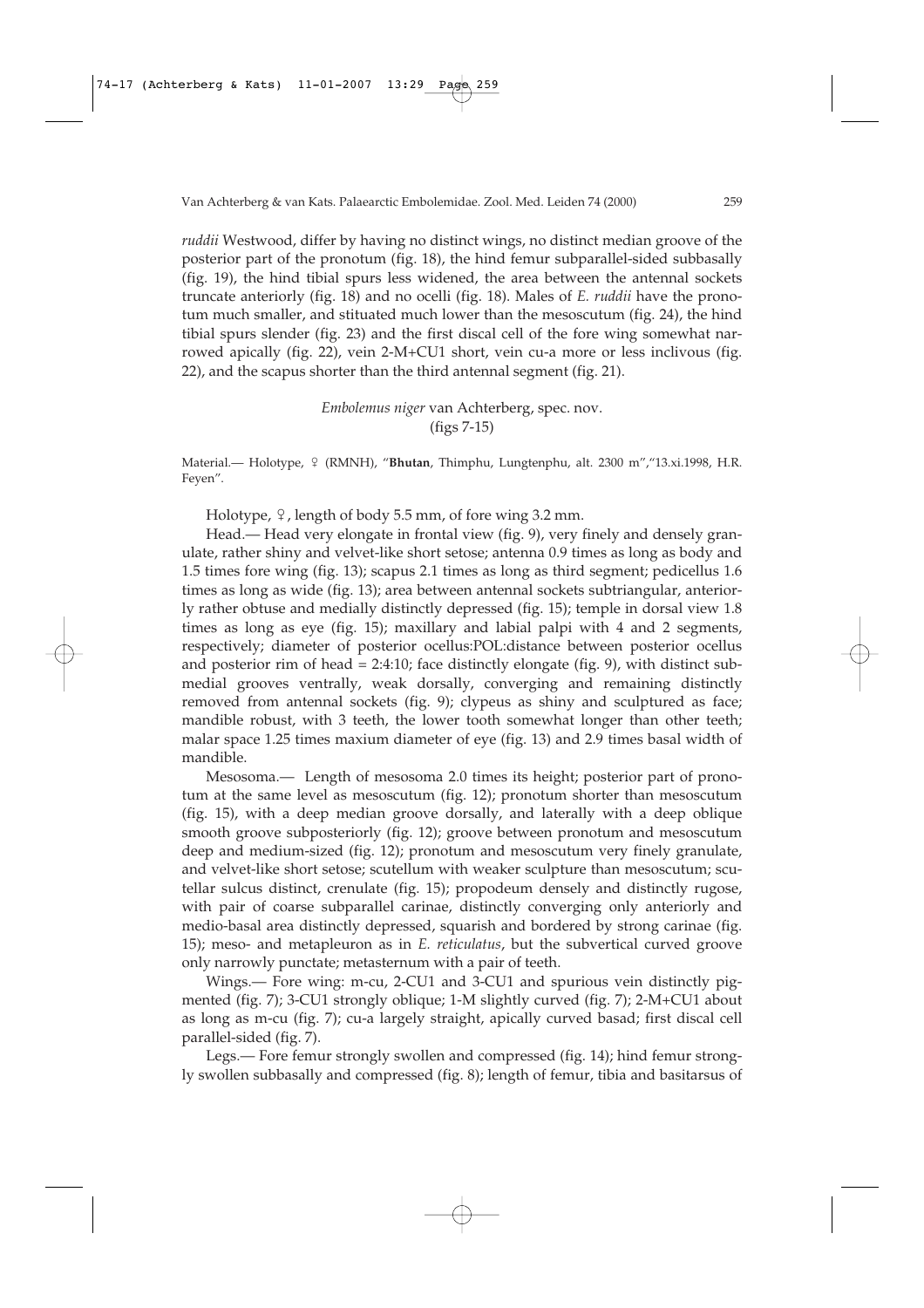

Figs 7-12, *Embolemus niger s*pec. nov., ♀, holotype. 7, wings; 8, hind femur; 9, head, frontal aspect; 10, outer hind claw; 11, hind tibial spurs; 12, pronotum, lateral aspect. 7: scale-line (= 1.0 ×); 8, 9: 1.3 ×; 10, 11: 3.1 ×; 12: 1.2 ×.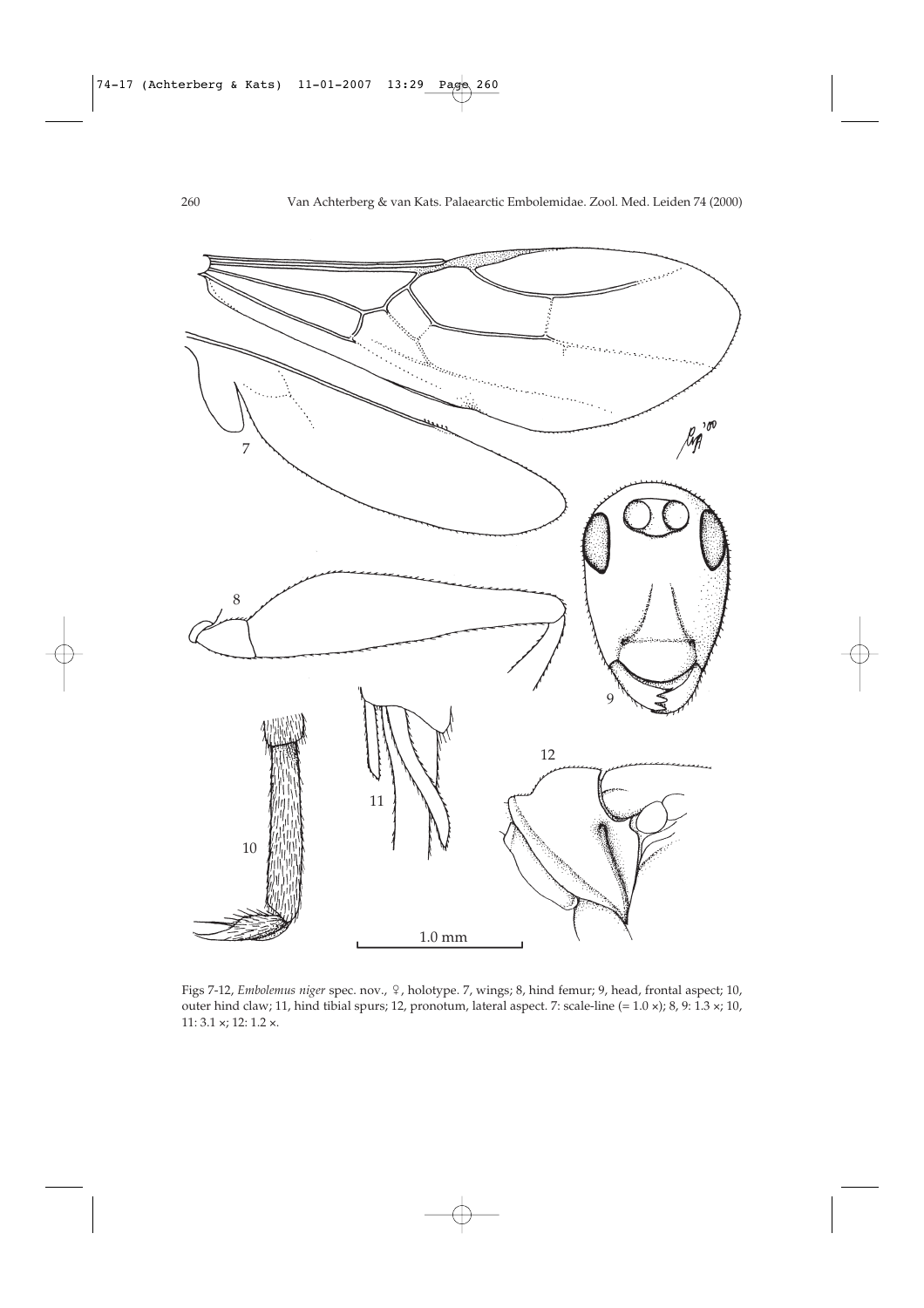

Figs 13-15*, Embolemus niger* spec. nov., ♀, holotype; figs 16-17, *E. collinsi* (Olmi), ♀, E Malaysia, Sabah, Long Pa Sia. 13, head and antenna, lateral aspect; 14, fore femur and tibia, lateral aspect; 15, head and mesosoma, dorsal aspect; 16, pronotum, lateral aspect; 17, head, lateral aspect. 13-15: scale-line (= 1.0 ×); 16: 2.3 ×; 17: 1.4 ×.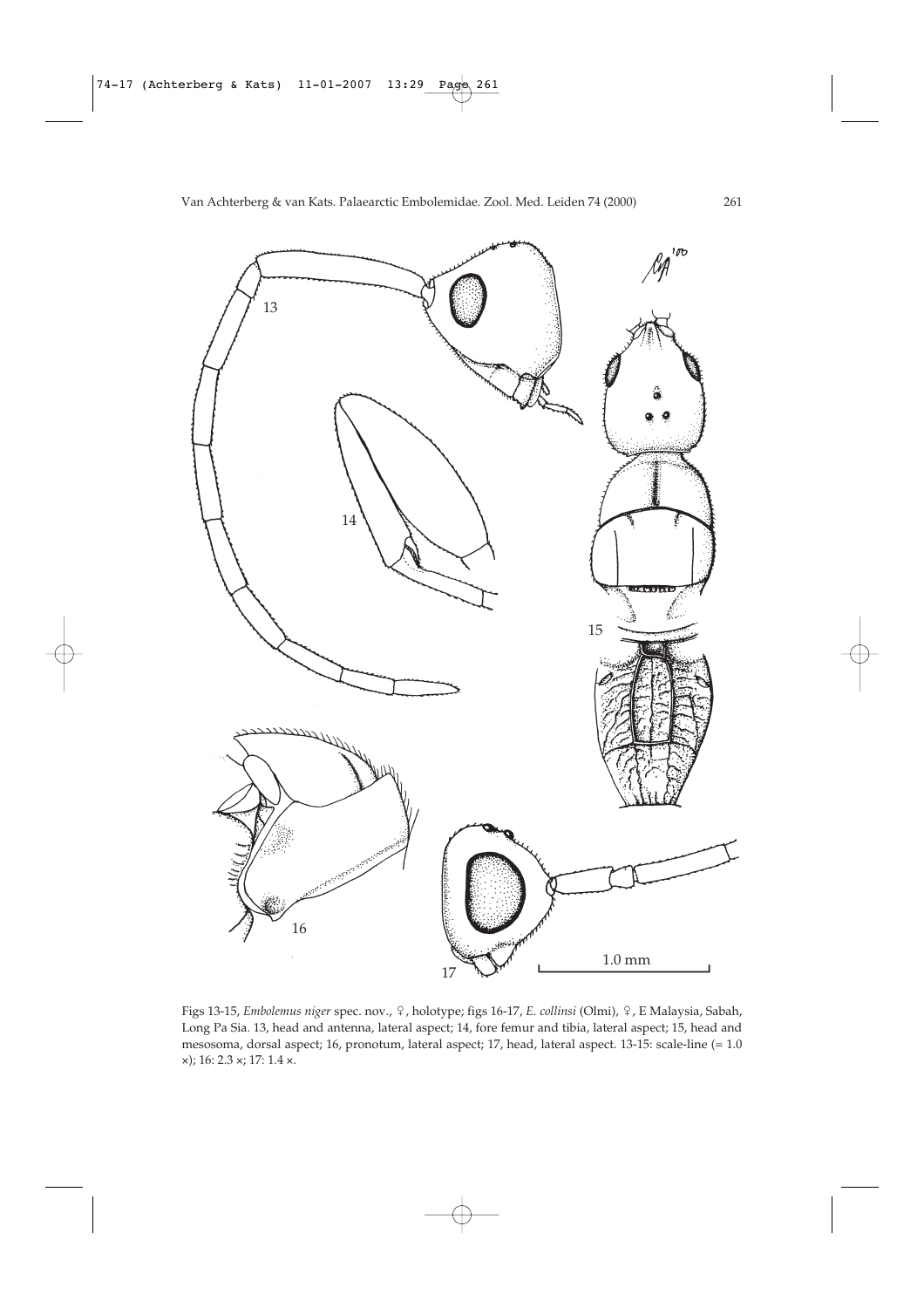

Figs 18-21, *Embolemus ruddii* Westwood, ?, Netherlands, Nieuwkoopse Plassen, but 19 and 21 from Schin op Geulle. 18, head and mesosoma (except posterior part of propodeum), dorsal aspect; 19, hind leg; 20; hind tibial spurs; 21, head and mesosoma, lateral aspect. 18-19: scale-line (= 1.0 ×); 20: 2.3 ×; 21: 1.2 ×.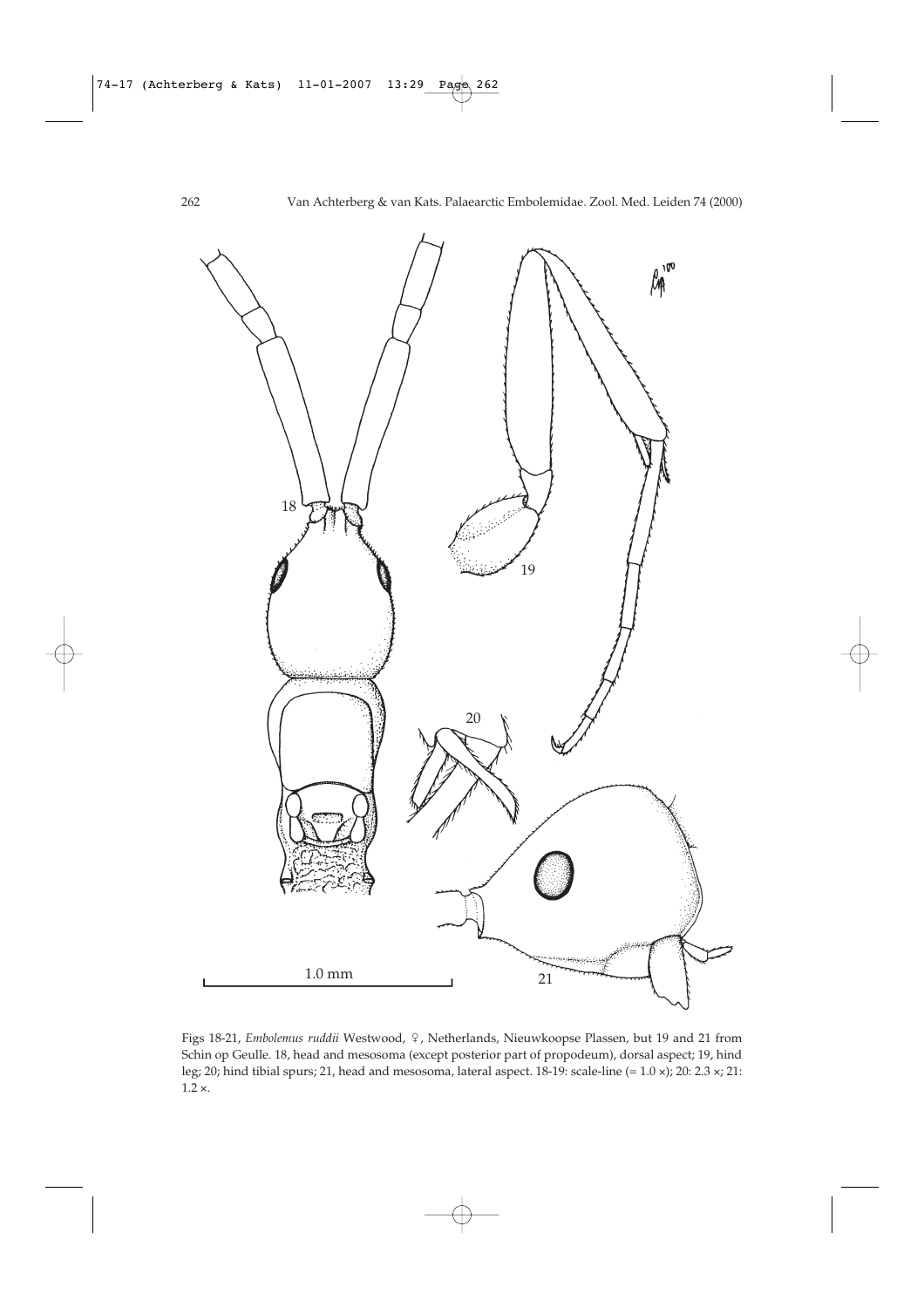

Figs 22-25, *Embolemus ruddii Westwood,*  $\delta$ *, Netherlands, Nieuwkoopse Plassen; 26-27, E. walkeri* Richards, ♀, holotype. 22, head and anterior part of mesosoma, dorsal aspect; 23, detail of first discal and first subdiscal cells of fore wing; 24, hind tibial spurs; 25, head and mesosoma, lateral aspect; 26, head, lateral aspect; 27, hind femur, lateral aspect. 22, 25: scale-line (= 1.0 ×); 23: 1.8 ×; 24: 2.3 ×; 26-27: 1.2 ×.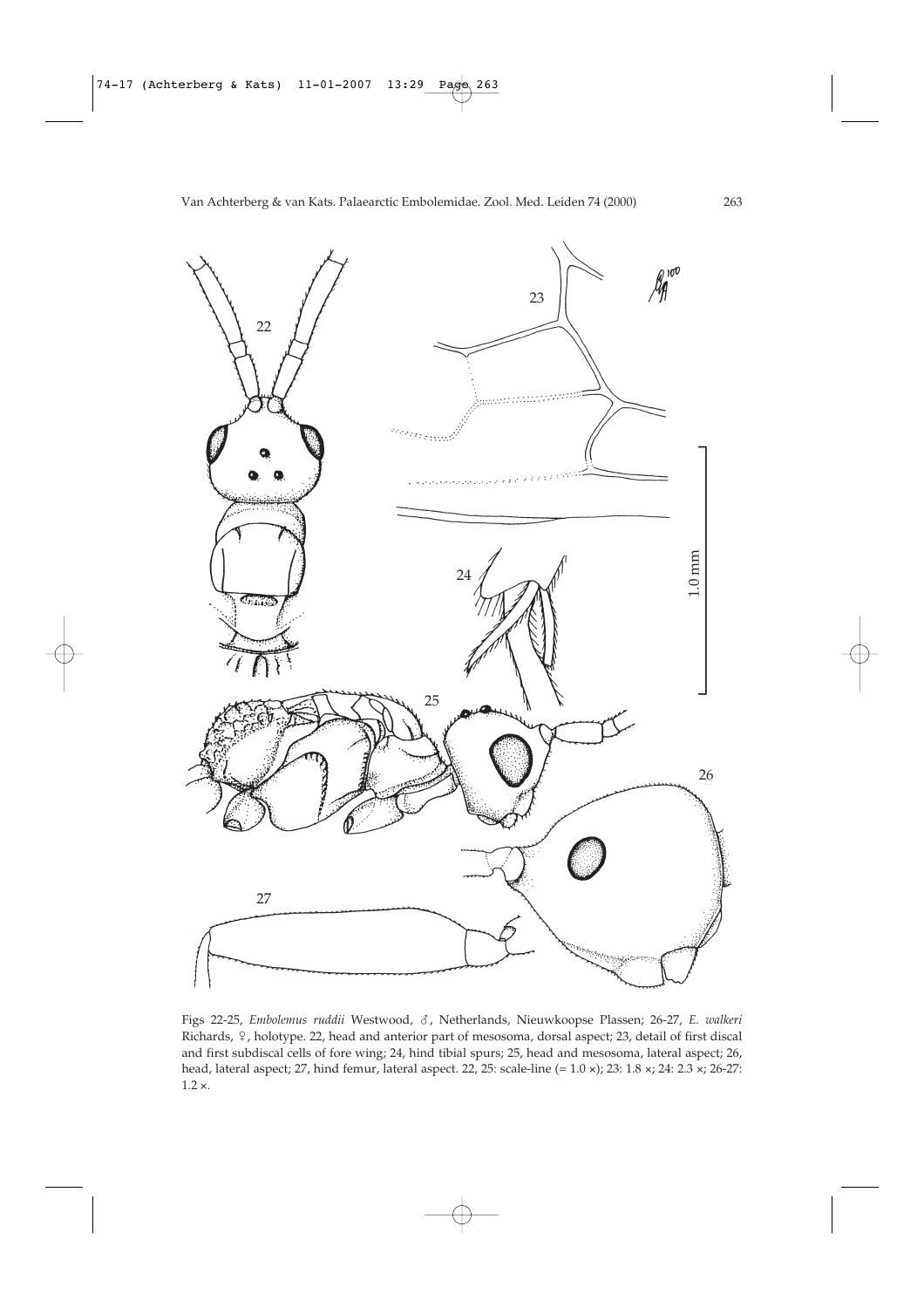hind leg 3.6, 8.7, and 10.4 times their width, respectively; hind tarsus 1.4 times as long as hind tibia; hind tibial spurs widened (fig. 11), inner spur sinuate, 0.30 times as long as hind basitarsus, and outer spur moderately robust and 0.15 times as long as hind basitarsus.

Metasoma.— Length of first tergite about equal to its maximum width, with some indistinct rugulosity basally; second and third tergites densely setose.

Colour.— Black or blackish-brown; clypeus, mandible, palpi, tegulae, pronotum ventrally, and apex of metasoma yellowish-brown; antenna, legs (but apices of coxae and trochanters rather yellowish), pterostigma and most veins largely dark brown; wing membrane somewhat infuscate.

Note.— The combination of its colour, the shape of the propodeal areolae and the slender head allows separation of this species from other South Palaearctic species.

## **Checklist of Embolemidae**

*Embolemus africanus* (Risbec, 1957): Afrotropical (C Africa)

*Embolemus andersoni* Olmi, 1998: Neotropical (C America)

*Embolemus angustipennis* (Kieffer, 1912): Neotropical)

*Embolemus antennalis* (Kieffer, 1906): N Palaearctic. Synonym of *E. ruddii* Westwood, 1833.

*Embolemus australis* (Olmi, 1996) **comb. nov.**: Australian (NE and SW Australia)

*Embolemus bestelmeyeri* Olmi, 1998: Neotropical (Argentina)

*Embolemus chevrolatii* (de Romand, 1846): N Palaearctic. Synonym of *E. ruddii* Westwood, 1833.

*Embolemus capensis* Olmi, 1998: Afrotropical (southern Africa)

*Embolemus collinsi* (Olmi, 1996) **comb. nov.**: Oriental (Sunda region, Philippines)

*Embolemus breviscapus* (Brues, 1933) **comb. nov.**: Baltic Amber (fossil)

*Embolemus gilli* (Olmi, 1998) **comb. nov.**: Neotropical

*Embolemus gressitti* (Olmi, 1998) **comb. nov.**: Australian (Papuan)

*Embolemus hachijoensis* Hirashima & Yamagishi, 1975: E Palaearctic

- *Embolemus holochlora* (Marshall, 1906): N Palaearctic. Synonym of *E. ruddii* Westwood, 1833.
- *Embolemus harteni* Olmi, 1998: SW Palaearctic
- *Embolemus huberi* Olmi, 1998: SW Palaearctic

*Embolemus krombeini* Olmi, 1996: Oriental (India, Sunda region, Wallacea, Philippines) *Embolemus magnus* (Olmi, 1996) **comb. nov.**: Afrotropical (southern Africa)

- *Embolemus nepalensis* (Olmi, 1998) **comb. nov.**: SE Palaeartic (the male paratypes may belong to others species because of aberrant propodeal sculpture!)
- *Embolemus nearcticus* (Brues, 1922): Nearctic, N Neotropical (C America and northern S America)
- *Embolemus neotropicus* Olmi, 1996: Neotropical

*Embolemus niger* spec. nov.: SE Palaeartic

*Embolemus notogeicus* Olmi, 1996: Australian (Australia)

- *Embolemus olmii* van Achterberg, **nom. nov.** for *Embolemus pecki* (Olmi, 1998: 129-130) not Olmi, 1998: 139-140) **comb. nov.**: Afrotropical (southern Africa)
- *Embolemus pecki* Olmi, 1998 (p. 139-140): E Palaearctic; Oriental (Wallacea)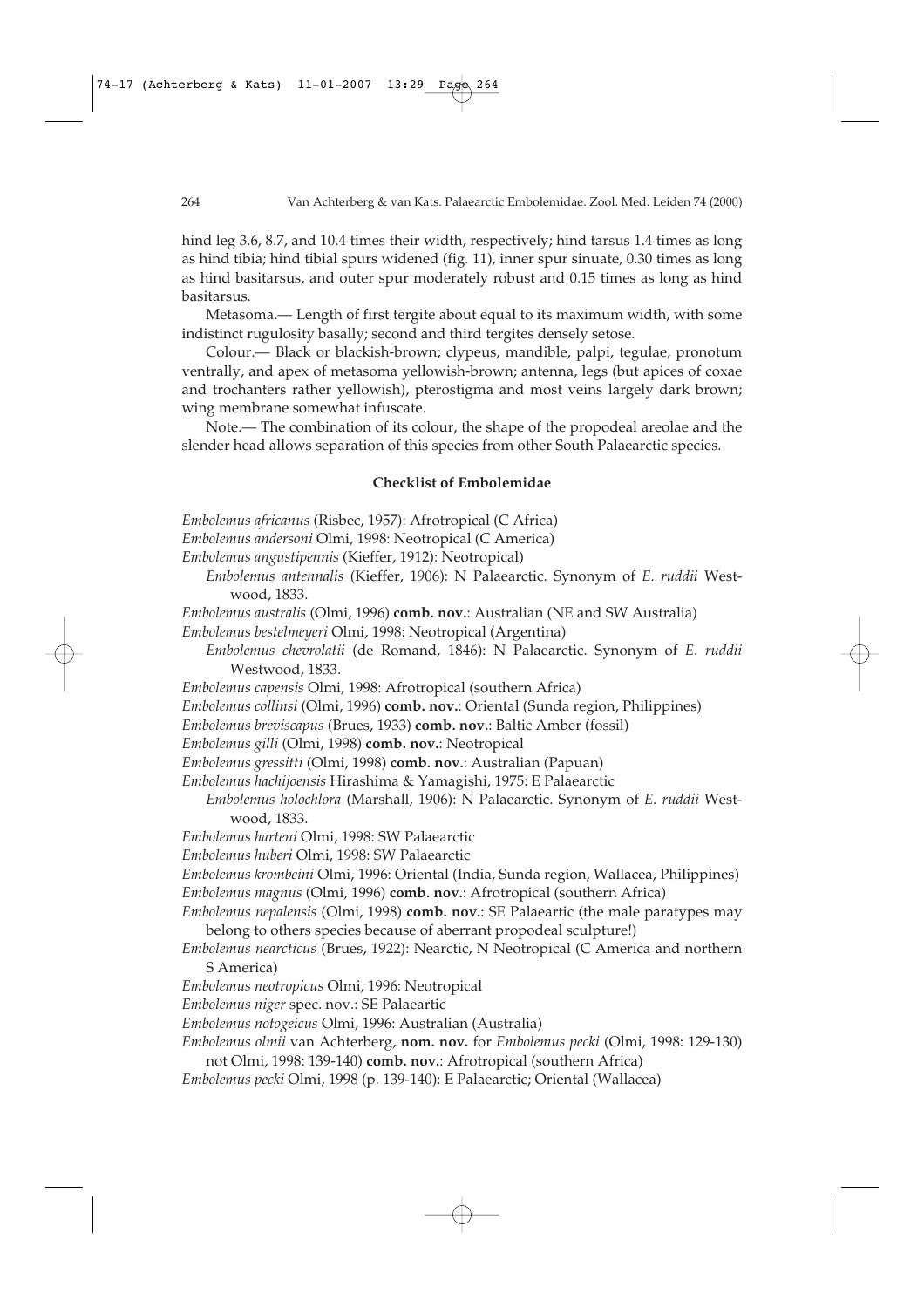

Figs 28-30, *Embolemus hachijoensis* Hirashima & Yamagishi, -, paratype of *E. thaumus* (Rasnitsyn & Matveev); 31-32, *E. nepalensis* (Olmi), ♀, paratype (31) or holotype (32); 33-34, *E. confusus* (Ashmead), -, U.S.A., Montana, Williamsville. 28, 34, head, lateral aspect; 29, 32, propodeum, dorsal aspect; 30, detail of first discal and first subdiscal cells of fore wing; 31, 33, head, frontal aspect. 28-29: scale-line  $(= 1.0 \times); 30: 1.5 \times; 31-32: 1.2 \times; 33-34: 0.7 \times.$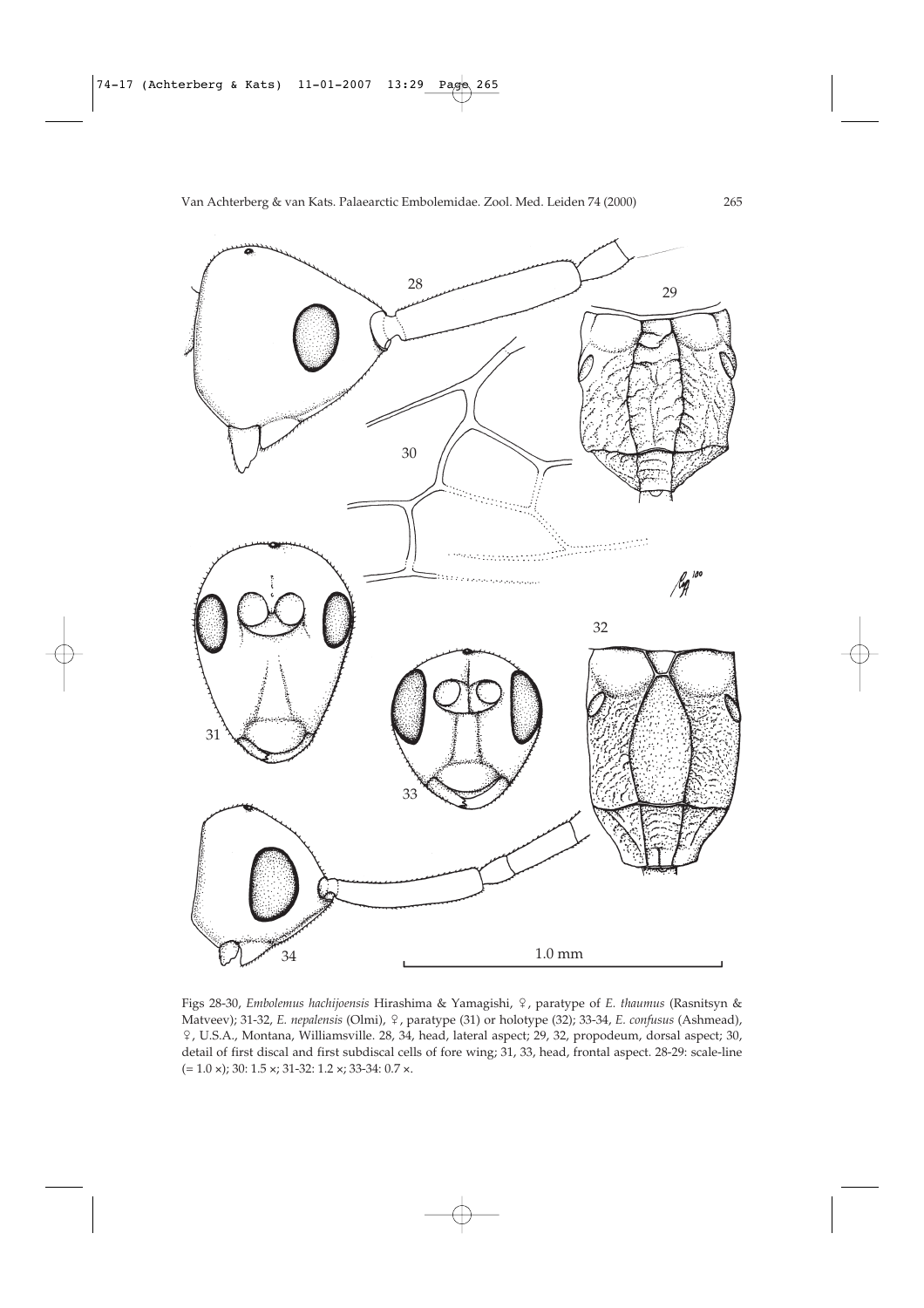

Figs 35-42, male genitalia; 35, *Embolemus harteni* Olmi; 36, *E. huberi* Olmi; 37, *E. nepalensis* (Olmi); 38- 40, *E. pecki* Olmi; 41, *E. hachijoensis* (Hirashima & Yamagishi); 42, *E. ruddii* Westwood. 35-40 after Olmi (1998) and 41-42 after Olmi (1996).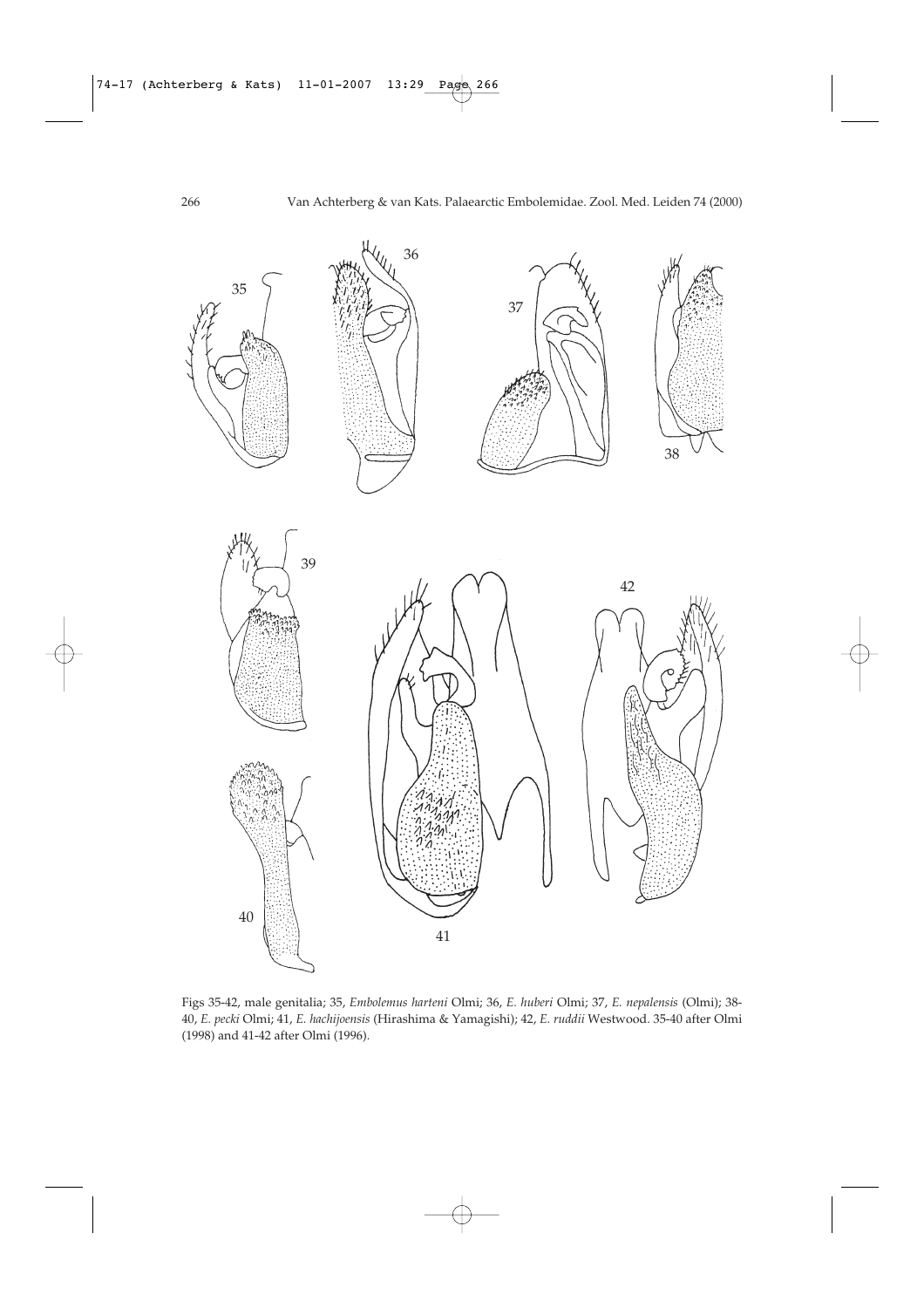

Figs 43-44*, Embolemus ruddii* Westwood, Netherlands, Nieuwkoopse Plassen, ♀ (43) and ♂ (44), habitus, lateral aspect.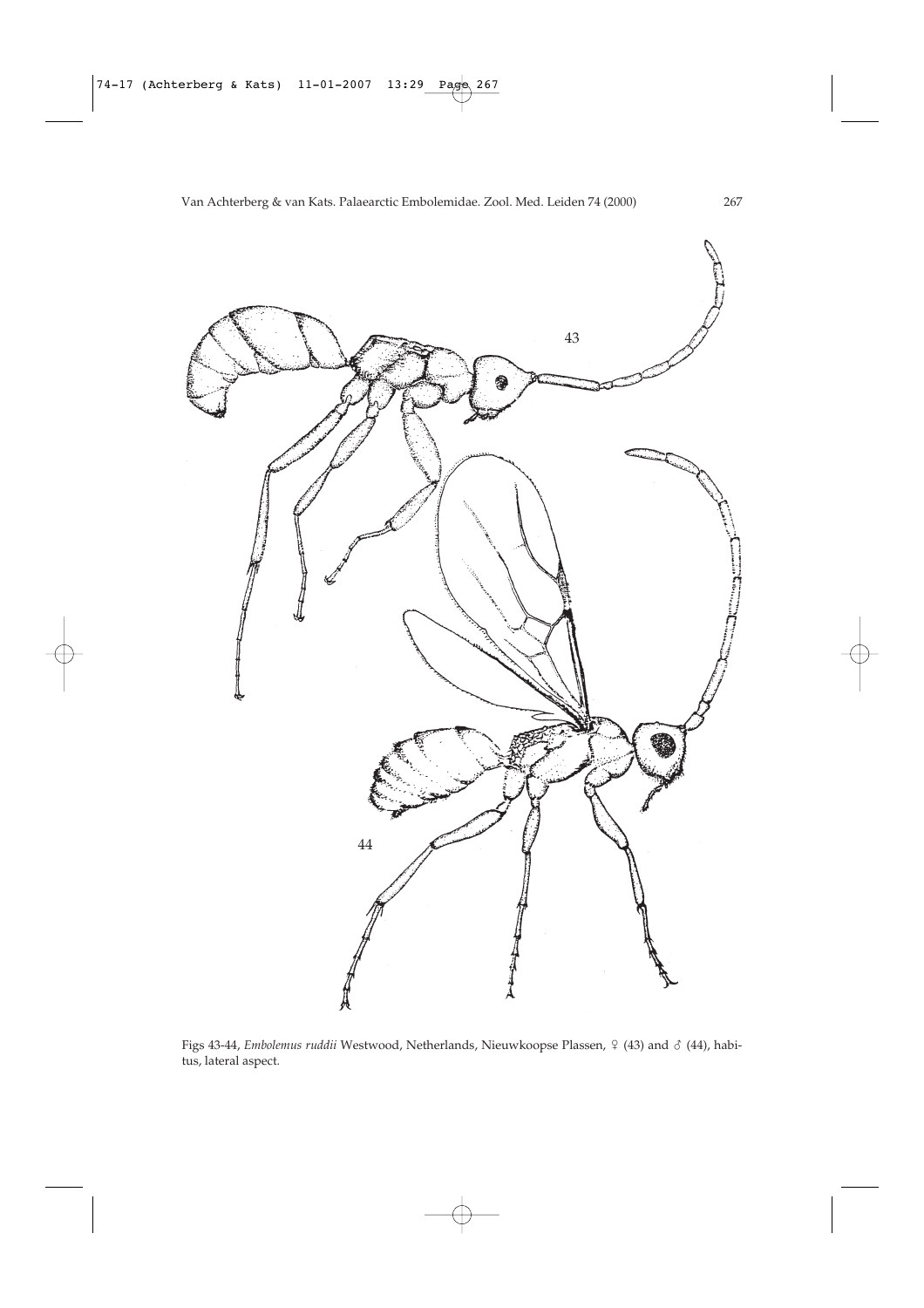- *Embolemus pecki* (Olmi, 1998: 129-130) **comb. nov.**, not *E. pecki* Olmi, 1998: 139- 140): Afrotropical (southern Africa)
- *Embolemus pucaraensis* de Santis & Vidal Sarmiento, 1977: Neotropical (Argentina). Synonym of *E. schajovskoyi* (de Santis & Vidal Sarmiento, 1977)
- *Embolemus reticulatus* spec. nov.: W Palaeartic
- *Embolemus ruddii* Westwood, 1833: N Palaearctic
	- *Embolemus rufescens* (Westwood, 1833): N Palaearctic. Synonym of *E. ruddii* Westwood, 1833.
- *Embolemus sanbornei* Olmi, 1998: Afrotropical (southern Africa)
- *Embolemus schajovskoyi* (de Santis & Vidal Sarmiento, 1977) **comb. nov.**: Neotropical (Argentina)
	- *Embolemus sickershusanus* (Nees, 1834): N Palaearctic. Synonym of *E. ruddii* Westwood, 1833.
- *Embolemus stangei* Olmi, 1996: Neotropical
- *Embolemus suavis* (Olmi, 1998) **comb. nov.**: Neotropical (C America)
- *Embolemus subtilis* Olmi, 1996: Neotropical
- *Embolemus succinalis* (Brues, 1933) **comb. nov.**: Baltic Amber (fossil)
	- *Embolemus thaumus* (Rasnitsyn & Matveev, 1989) **comb. nov.**: C Palaearctic. Provisionally synonymyzed with *E. hachijoensis* Hirashima & Yamagishi, 1975
- *Embolemus walkeri* Richards, 1951 **stat. nov.** : E Palaearctic
- *Embolemus wilkersoni* (Olmi, 1998) **comb. nov.**: Neotropical
- *Embolemus zealandicus* Olmi, 1996: Australian (New Zealand)

## **Acknowledgements and abbreviations**

The authors wish to express their gratitude to Dr M.R. Shaw (Edinburgh) for his critical remarks, Dr H. Goulet (Ottawa), Ms S. Lewis (London), and Dr T. Schultz (Washington) for the loan of type specimens. The first author thanks Cobi and Hans Feijen (Thimphu), and Dr H. Goulet for the gift of specimens.

Alterra stands for Alterra, Green World Research (a combination of the Institute for Forestry and Nature Reseach (IBN-DLO) and the Winand Staring Centre (SC-DLO)), Wageningen, and RMNH for Nationaal Natuurhistorisch Museum, Leiden.

#### **References**

- Achterberg, C. van, 1988. Revision of the subfamily Blacinae Foerster (Hymenoptera, Braconidae).— Zool. Verh. Leiden 249: 1-324, figs 1-1250.
- Birdwell, J.C., 1958. Biological notes on *Ampulicomorpha confusa* Ashmead and its Fulgoroid host.— Proc. ent. soc. Wash. 60: 23-26.
- Carpenter, J.M., 1999. What do we know about Chrysidoid (Hymenoptera) relationships?.— Zool. Scripta 28: 215-231.
- Consani, M., 1948. Interessante reperto su *Embolemus ruddii* Westwood (Hymenoptera, Bethyloidea, Embolemidae).— Redia 33: 123-125.
- Donisthorpe, H., 1927. The ants (Formicidae) and some myrmecophiles of Sicily.— Ent. Record London 39: 6-9.
- Hirashima, Y. & K. Yamagishi, 1975. Embolemidae of Japan, with description of a new species of *Embolemus* from Hachijo Island.— Esakia 9: 25-30.
- Olmi, M., 1996. A revision of the world Embolemidae (Hymenoptera Chrysidoidea).— Frustula ento-